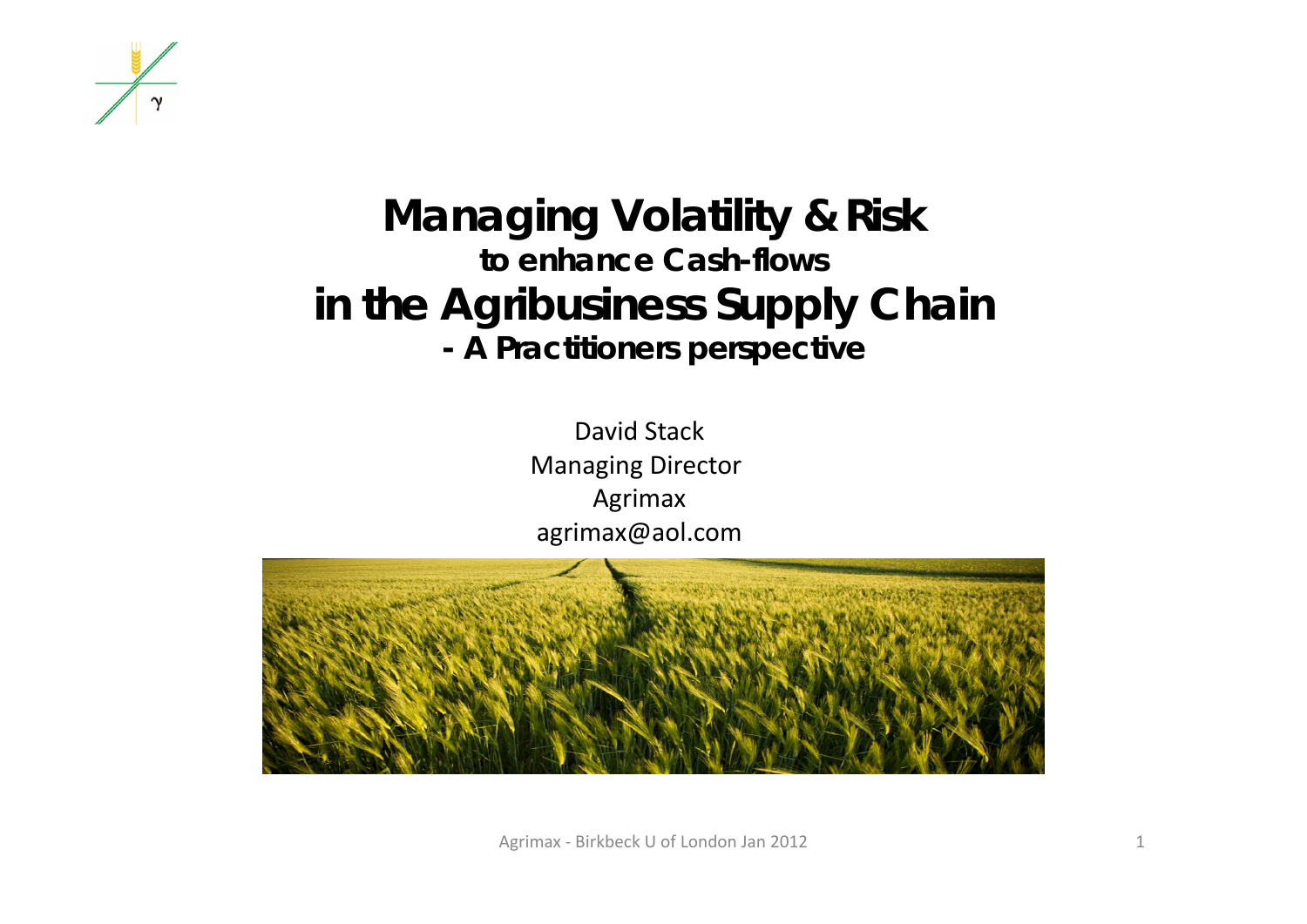## **Abstract**

- • **The author presents <sup>a</sup> practitioners view of modern Agricultural Financial Risk Management (AgFRM) and its use for income volatility ‐ reducing strategies, which are <sup>a</sup> win‐win for producers and consumers.**
- $\bullet$  **The natural or native volatility of individual commodities and their root characteristics and causes are discussed.**
- $\bullet$  **A discussion of how implied volatility is priced and managed is presented along with <sup>a</sup> challenging review of <sup>a</sup> series of commonly held views on how volatility is calculated. The author concludes this is often from <sup>a</sup> marginal price series of market‐clearing and consequently highly volatile farm‐gate prices, exaggerating the true volatility of food prices.**
- $\bullet$  **It is argued that policy makers must make <sup>a</sup> more determined effort to capture and report spot and forward prices to further the development of financial risk management and that it is only through <sup>a</sup> whole supply chain that the goal of reducing income volatility can be achieved – quite separate from observed historic price volatility.**
- $\bullet$  **The role of academic, research, regulatory and market supervisory institutions is discussed and recommendations are made.**
- $\bullet$  Keywords: *Volatility, Income, Price levels and changes, agricultural financial risk management, Monte Carlo, Options, supply chain management*

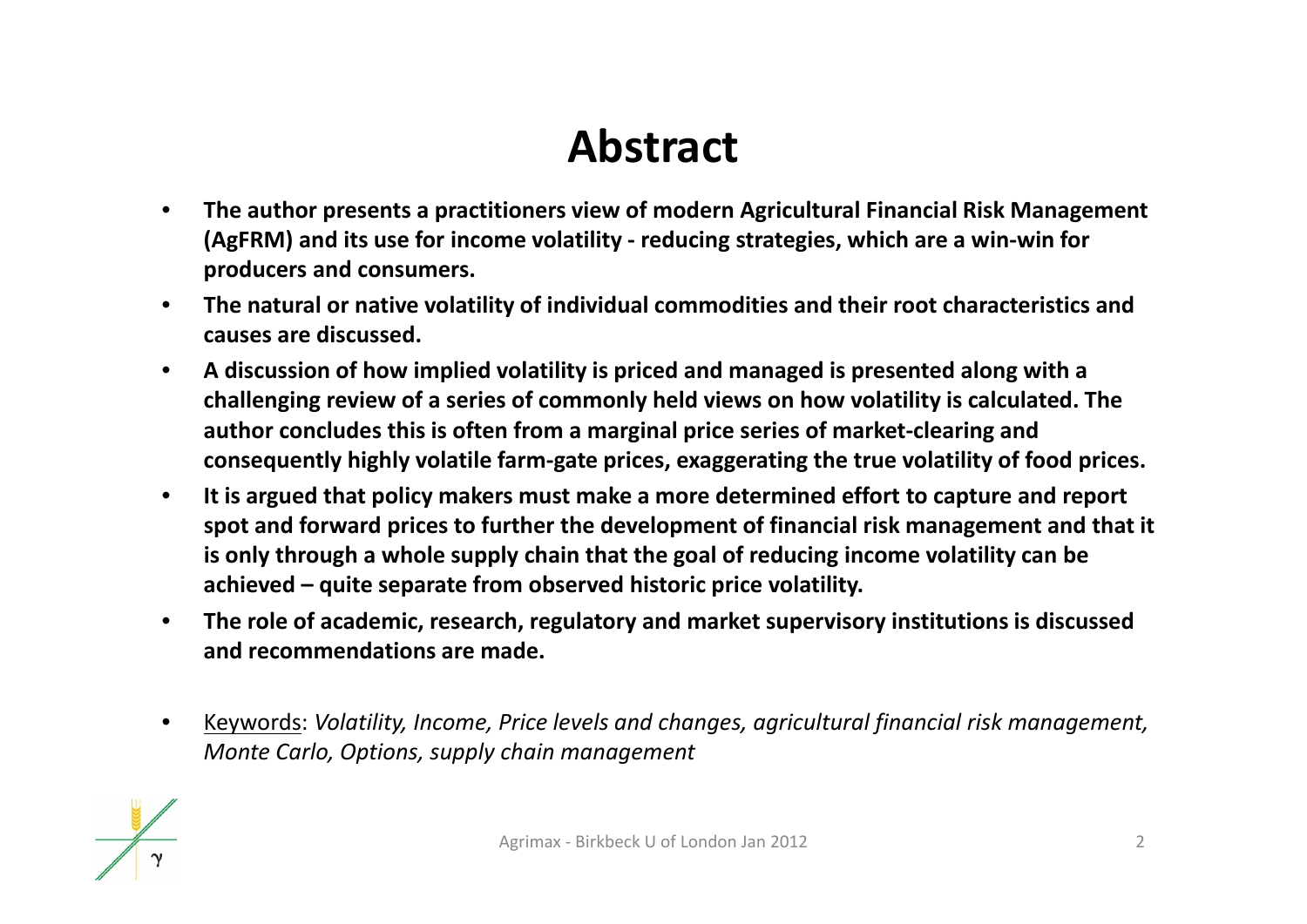## **The Allocative Efficiency of Price**

- • **In <sup>a</sup> market economy we look to price to resolve supply demand imbalances ex ante. It is <sup>a</sup> prospective problem being resolved in response to the price signals of spot and forward prices. These prices are communicated to market participants in <sup>a</sup> variety of forums.**
- •**Futures Markets**
- $\bullet$ **Cash Markets**
- $\bullet$ **Derivative Markets**
- $\bullet$ **Forward Swap Curves**
- $\bullet$ **Option Markets**
- $\bullet$ **Capital Markets – Interest rates, foreign exchange, money supply (inflation)**
- • **Macroeconomic Markets often reflect the collective information or most of the information in the above.**

"Speculators" are typically looking for <sup>a</sup> mismatch in the price signal being sent and the market clearing price they believe is needed.

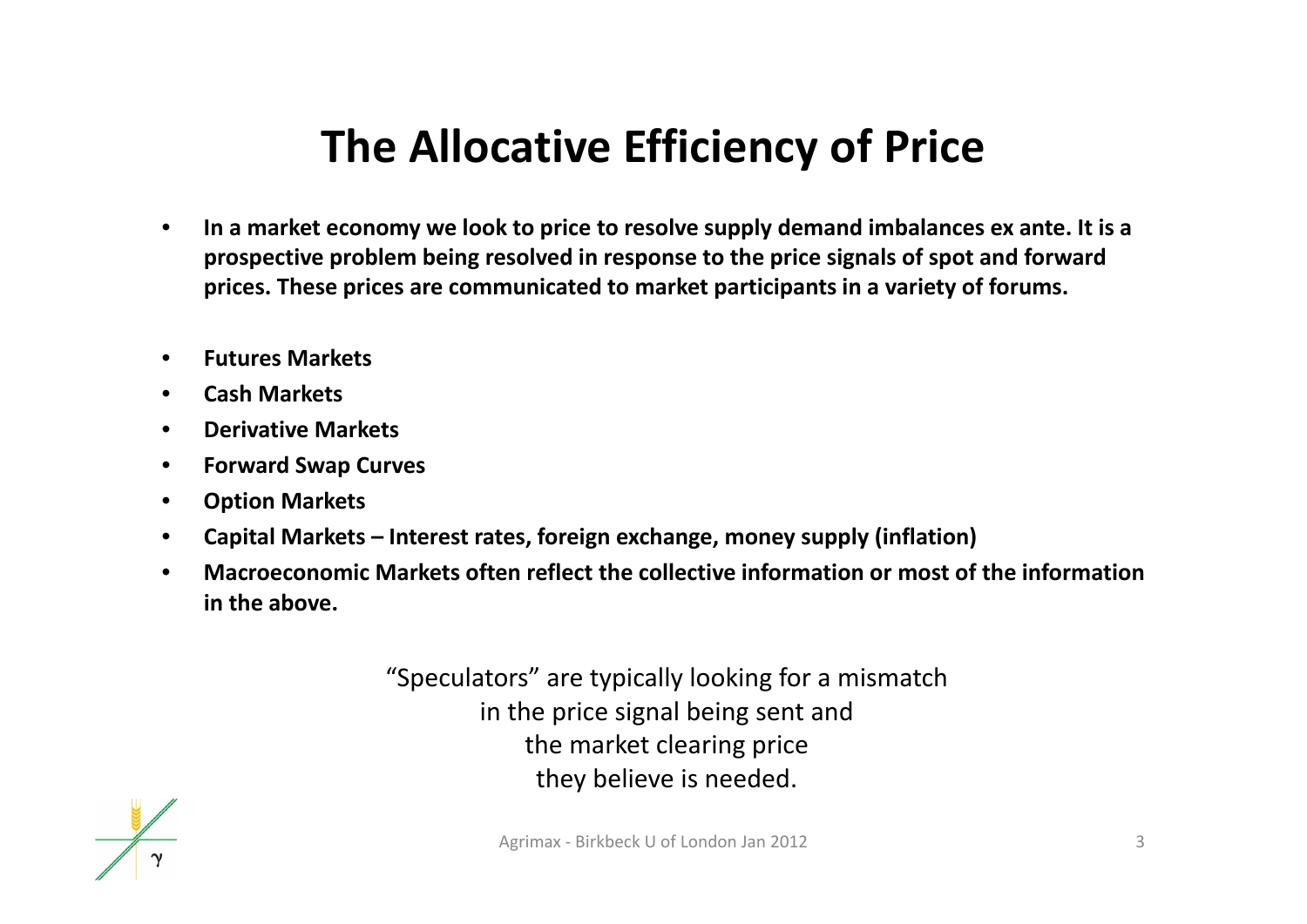# **Policy Reasons to address volatility Exothermic or Endothermic?**

- $\bullet$  **From an institutional (World Bank, EU, US etc) perspective reasons for addressing income volatility lie within the objectives of stabilising agricultural markets and ensuring <sup>a</sup> fair standard of living for farmers. (Velasquez, 2011). The policy mixes of various governments to attempt to achieve these objectives have been adapted over the last several decades to reflect changing economic, social and political environments. They are typically reactionary to events which have already unfolded, or retrospective rather than prospective. From <sup>a</sup> practitioners perspective we are clearly operating within <sup>a</sup> variety of differing types of agricultural commodity markets. However we can say that, in general, the factors of production are impeded from developing <sup>a</sup> true market economy. In <sup>a</sup> market economy the allocative efficiency of price balances supply and demand. It is important to further note that policy normally refers to income volatility and not price volatility, per se.**
- **Velazquez argues that the issue of volatility is central to the CAP debate for two reasons:**
- $\bullet$  **(1) The medium‐term perspectives for agricultural markets are expected to be characterised by gradual recovery supported by structural factors (demand growth, biofuels consumption, decline in food productivity growth).**
- • **(2) The move towards greater market orientation has exposed European farmers to higher market volatility, and they are also more sensitive to changes in the macroeconomic environment.**

The Political Economy of food means it is not <sup>a</sup> market economy

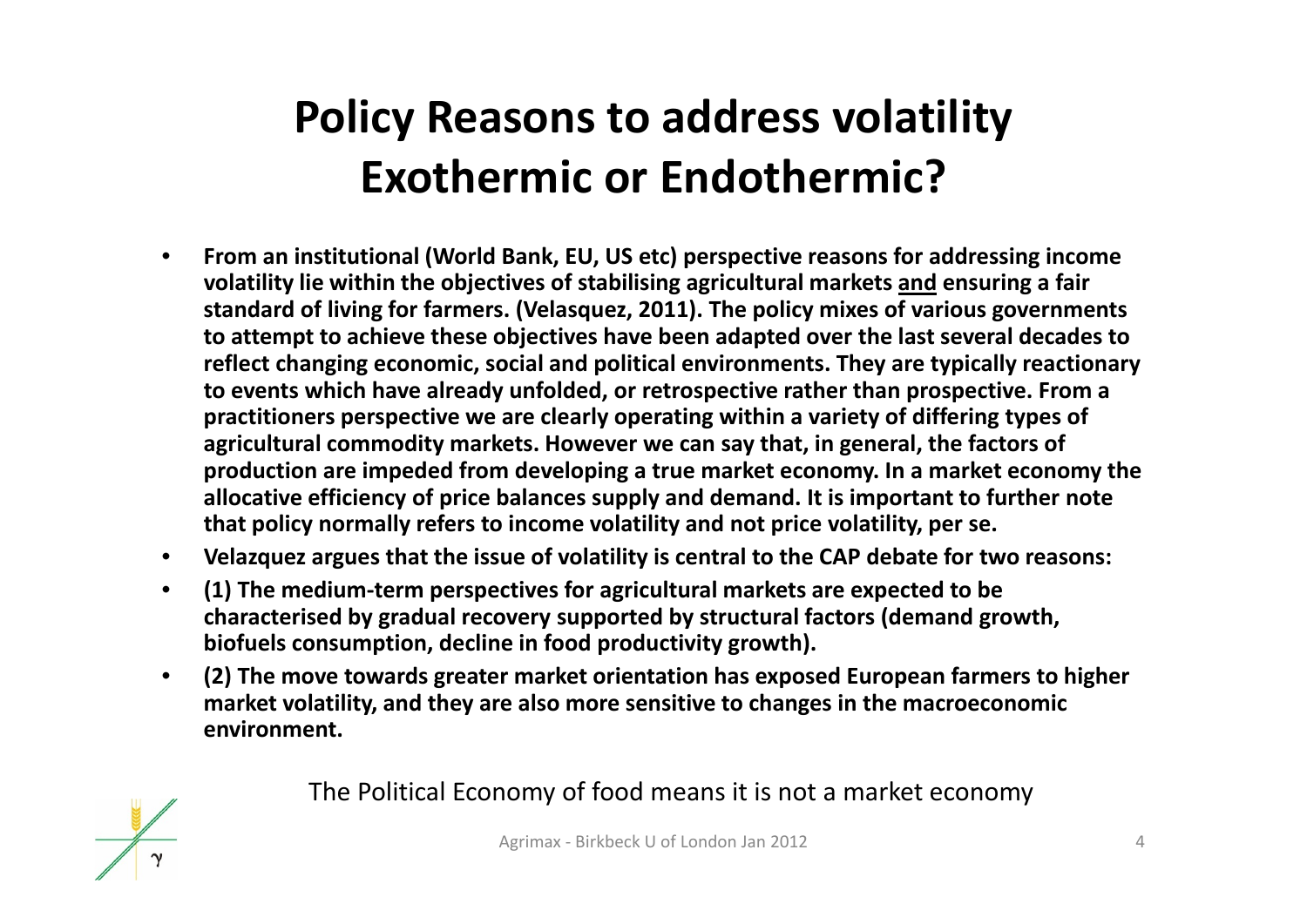# **Instruments used to address volatility: ex post or ex ante?**

- $\bullet$  **Price Support – Intervention. In the CAP this meant high domestic prices and some degree of tariff to prevent import substitution, and export subsidies for surpluses.**
- $\bullet$  **Supply Control – Quotas. These were primarily aimed, in the case of milk and sugar to manage the budget volumetric exposure to unlimited export ("restit") payments.**
- $\bullet$ **Demand Control – Artificial (subsidised) demand – Biofuels.**
- $\bullet$  **Price Guarantee – Counter Cyclical Payments – the US LDP, loan deficiency payment. The Freedom to Farm Act in the US had <sup>a</sup> profound impact on the development of market economics in the affected markets and all factors of production, by displacement. The size of LDP's is highly unpredictable by governments, but not by market participants.**
- $\bullet$  **Decoupled Support – Direct Payments. These are politically expedient and highly effective but economically treacherous. "Reducing the income variability gives (these) farms the necessary liquidity to survive crises, reduces investment risks and, thereby, contributes to maintain economically sound farms in the sector in the long‐run". Velazquez, 2011.**
- $\bullet$  **Income Guarantee – often linked to those with "rain & hail" insurance, expensive and administratively expensive.**
- $\bullet$  **Enhancing the Supply Chain – Price Transparency & Efficiency / AgFRM. This drives market based financing.**

Not least of the reasons to manage income volatility is budget variance of the CAP or USDA …



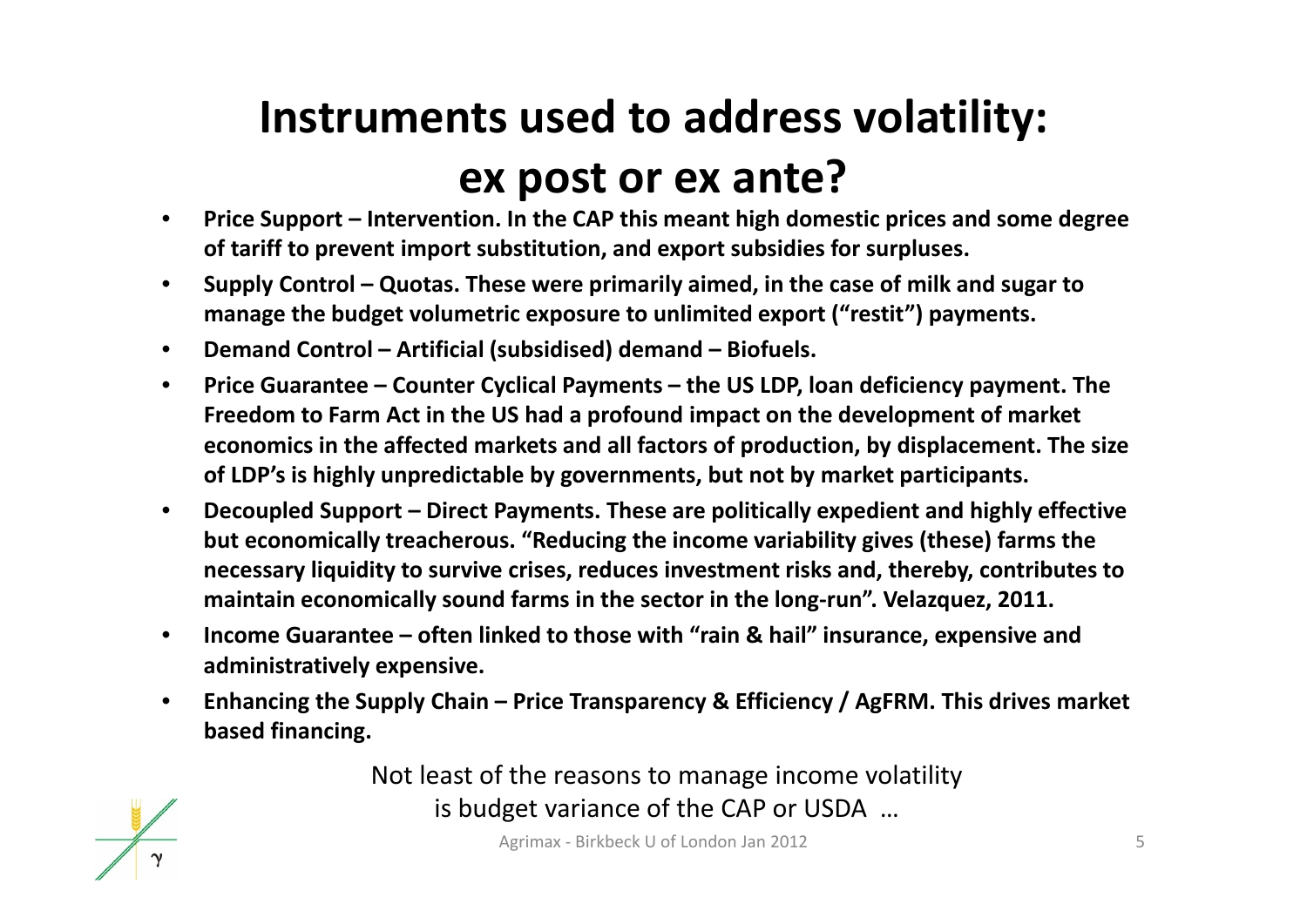### **Which Price & Which Volatility?**

- $\bullet$ **Many prices are reported.**
- •**It is critical to use <sup>a</sup> price series that is representative of the market.**
- $\bullet$  **All pig producers sell 1/7th of their meat at neither <sup>a</sup> porker nor baconer price – the sows and boars.**
- $\bullet$ • It is very easy to have a price which is representative of the market surplus or deficit – and **so not representative of the whole.**
- $\bullet$ **It is not unusual to have prices reported inaccurately – by design or otherwise.**
- $\bullet$  **It is critical to gather historic forward prices on <sup>a</sup> daily basis as integral forward curves. All commercial trading entities do this. It is one of their greatest assets and rarely made available to other market participants or research institutions**

The price for contracted liquid milk is not The same as that sold in the "open market"

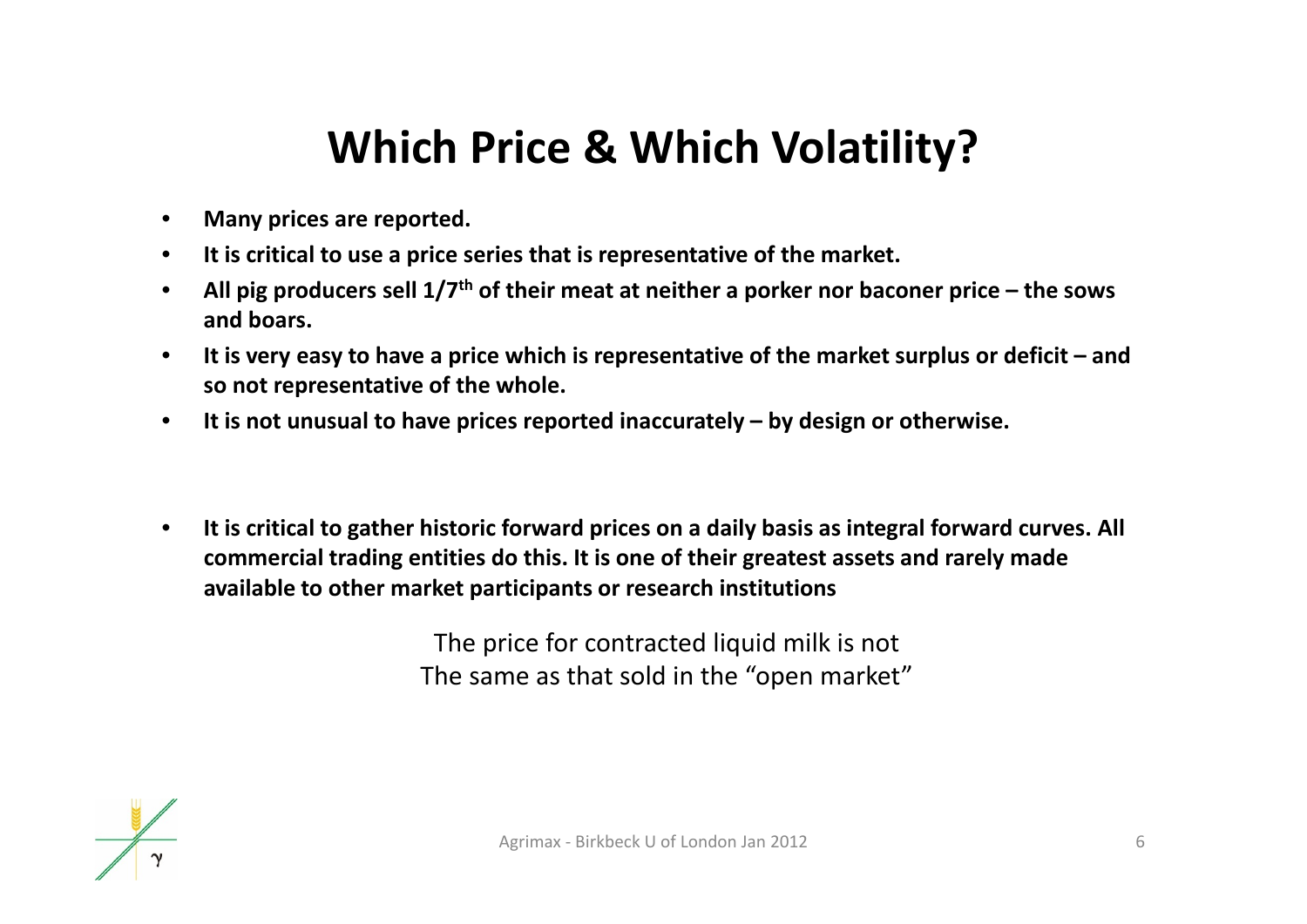# **Market‐based Solutions for Volatility Cash‐flow volatility: AgFRM ex ante**

- • **In many papers, and not least the classic "Price Determination in Agricultural Commodity Markets: A Primer", <sup>a</sup> CRS Report for Congress (Schnepf, 2006), <sup>a</sup> three‐pronged approach is taken to tackling the subject of this paper:**
- $\bullet$ **(1) A review of economic fundamentals of Agricultural commodity markets**
- $\bullet$ **(2) A review of Futures markets for storable Agricultural commodities, and**
- $\bullet$  **(3) the role of Government institutions (here the USDA) in monitoring and disseminating Agricultural market information.**

Any market based solution will require Government institutions (including Academia) to gather and report market information. This is NOT an Agricultural problem – all markets need this ‐

• **Agricultural Financial Risk Management, which manages the financial risks of producer – to – consumer flows has the capability to align the cash‐flows of both parties and reduce volatility (or budget variance) of each.**

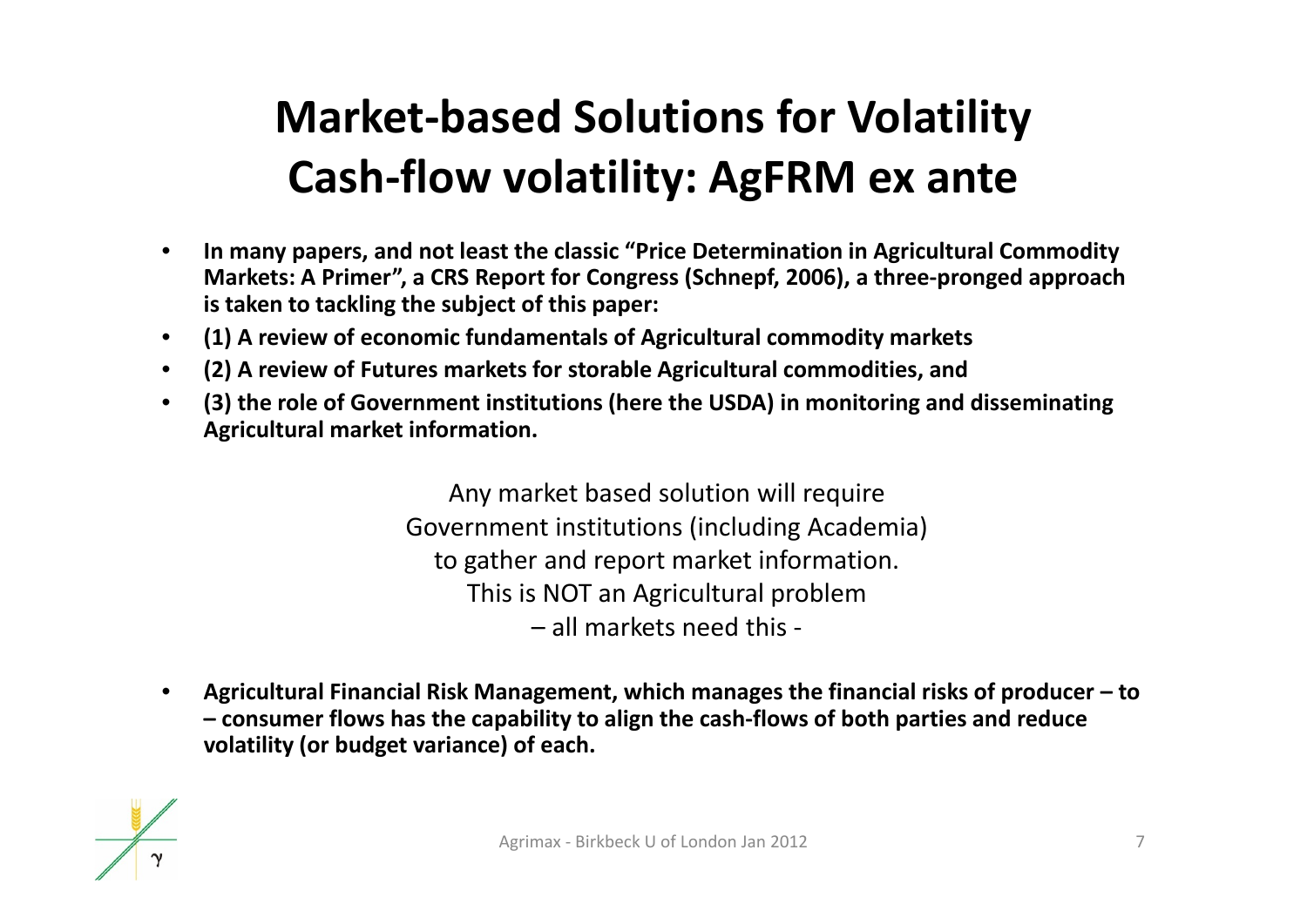### **Making Volatility Reduction work?**

- $\bullet$  **We typically need all 3 of these to be in place to operate efficiently and scalably in any country or region or chain to significantly reduce volatility via AgFRM.**
- •**In addition we need a favourable macroeconomic environment**
- $\bullet$ **With all of these we can forward sell fixed price to customers – a known price.**



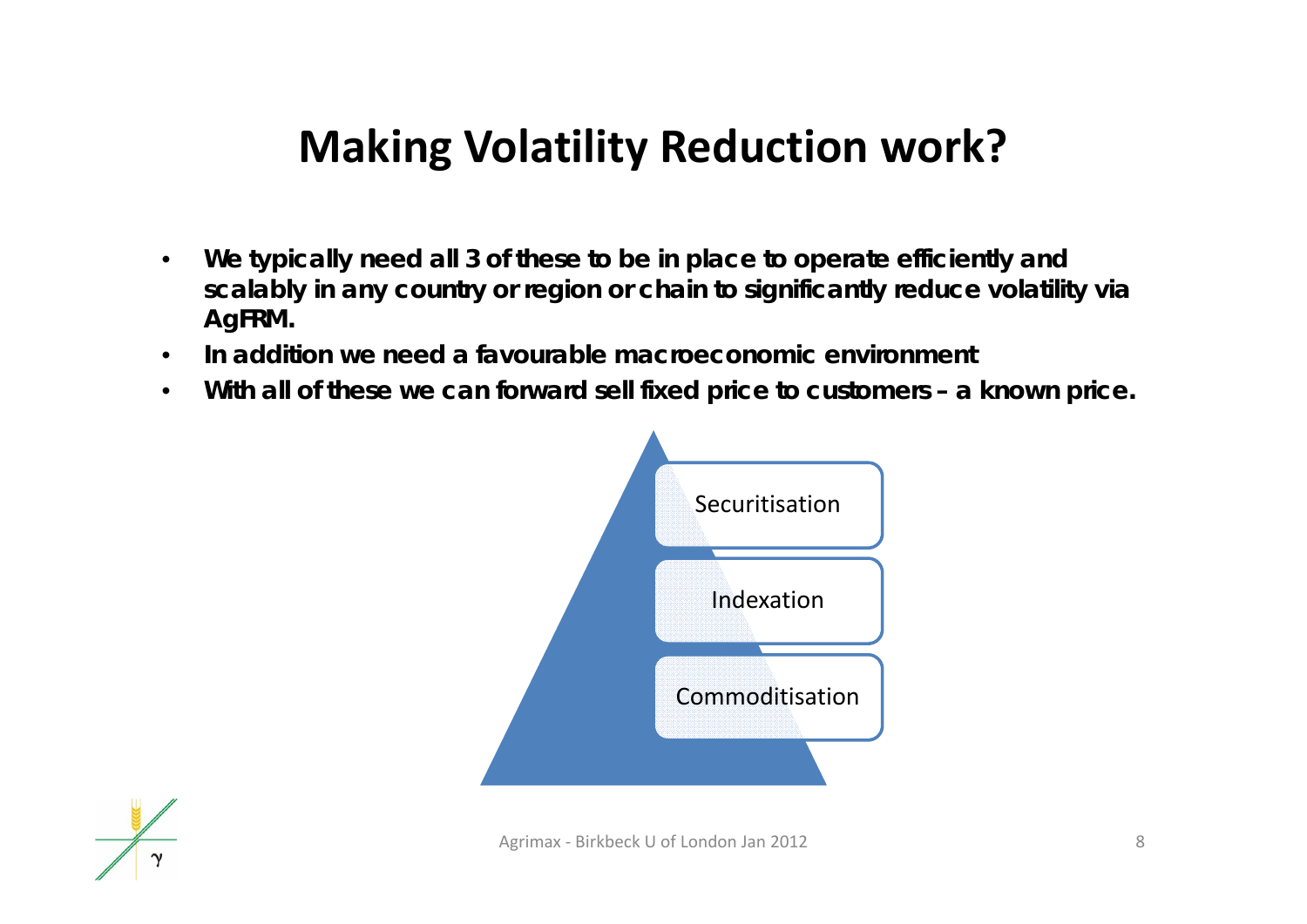## **Converging Finance & Economics: \$Vega**

- $\bullet$  **From the perspective of an economist we must have <sup>a</sup> proposition of fundamental value for a coefficient before we run <sup>a</sup> regression and accept or reject the analysis. The same applies to the "value of volatility".**
- $\bullet$  **It too is <sup>a</sup> commodity, or asset class, and does not have <sup>a</sup> single descriptor which can be applied to time, uncertainty or specific price or market scenario.**
- $\bullet$ **It must have <sup>a</sup> value and descriptors.**
- $\bullet$  **Financial market participants refer to \$Vega – the monetary impact on <sup>a</sup> volatility portfolio per unit (usually 1%) change in implied volatility.**
- $\bullet$  **In <sup>a</sup> world of financial risk management we are managing the change in value of <sup>a</sup> portfolio** (statically) from close  $-$  to  $-$  close of a futures markets option pit estimate of implied at the **money volatility.**
- $\bullet$  **In <sup>a</sup> world of agricultural financial risk management (AgFRM) we are managing <sup>a</sup> portfolio of customer transactions – lets say sales to emerging markets, managing the correlation of price changes between that underlying and the greeks of any embedded optionality, all offset to leave some residual exposure managed by the business based hedge in <sup>a</sup> futures pit or purchase from another customer – lets say an OECD producer.**
- $\bullet$  **If it is managed well and there is <sup>a</sup> transfer of undesirable volatility between parties or AgFRM provider it is <sup>a</sup> win‐win.**



The moniness of volatility is the root of all problem solving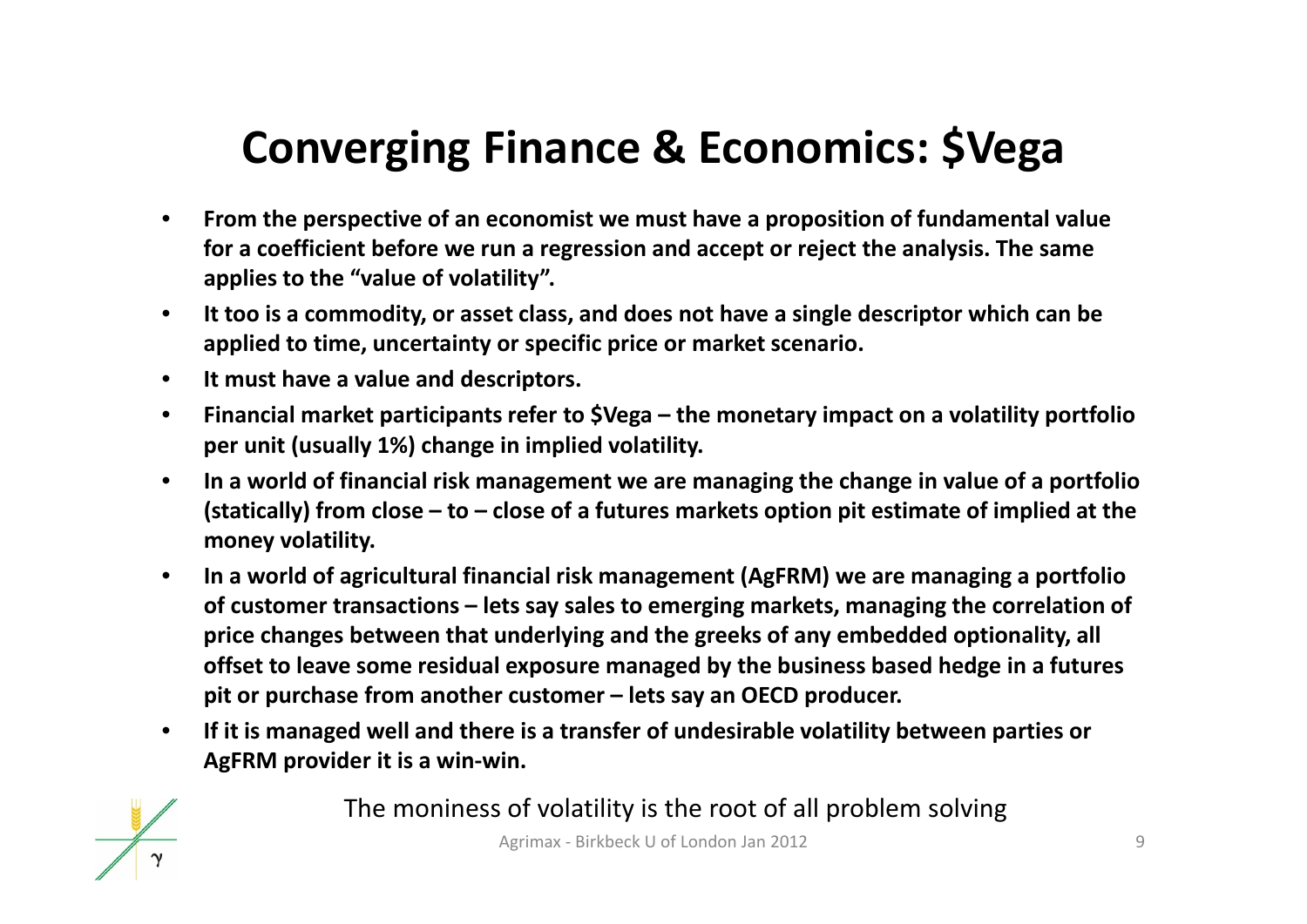#### **Market Wizard or Market Sorcerer?**

- $\bullet$ **Markets do rally in contango.**
- $\bullet$ **Economically this is illogical.**
- $\bullet$ **Financially it is quantifiable.**
- $\bullet$  **"In addition to global food security concerns, higher commodity prices have stoked the flames of food price inflation and its potentially deleterious effects on lower‐income households while raising costs for livestock feeders and food processors. Because the rising prices have been associated with unexpectedly large price volatility, they have also increased the risk and costs of grain merchandising all along the marketing chain. Finally, the high, volatile commodity prices have dramatically increased the cost of routine hedging activities (i.e. pricing commodities for purchase, delivery, or use at some future date) at commodity futures exchanges and thereby diminished "forward contracting" opportunities for grain and oilseed producers who are eager to take advantage of record high market prices." Schnepf, 2008.**

Historic, or Realised, volatility is of very limited use – to manage or assess risk

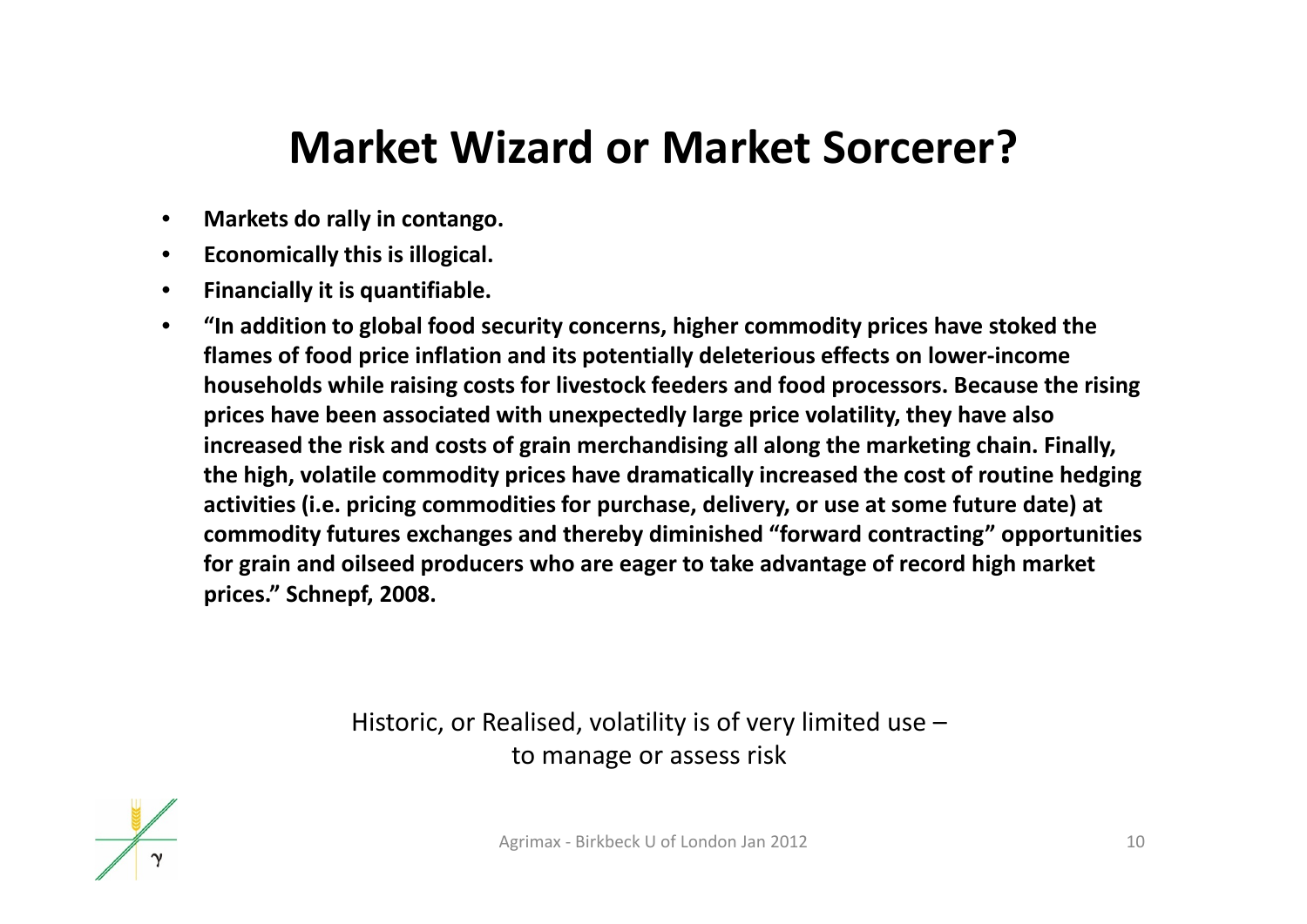# **The Failure & Success of Financial Mathematics in Agricultural Commodity markets**

- $\bullet$  **The economic analysis of realised volatility and its consequences is widespread (Keane and O'Connor, 2009).**
- • **The financial analysis of commodity dynamics and the forward curve is well covered too (Geman and Nguyen, 2005).**
- $\bullet$  **The financial analysis of commodity markets with stochastic volatility and jump‐diffusion is present also (Jiang, 1998).**
- $\bullet$  **The financial analysis of P&Q and its resolution has been documented (Geman, Karoui and Rochet, 1995). This leads inevitably to monte carlo analysis, describing distributions which closely match observed more than theoretical distributions.**
- $\bullet$  **The use of antithetic variables to enhance and optimise speedy resolution of the monte carlo simulations has been reviewed (Cheng, 1982).**

The goal of this paper is to drive an appetite for the convergence of the two fields of economics and finance In <sup>a</sup> forward price environment.

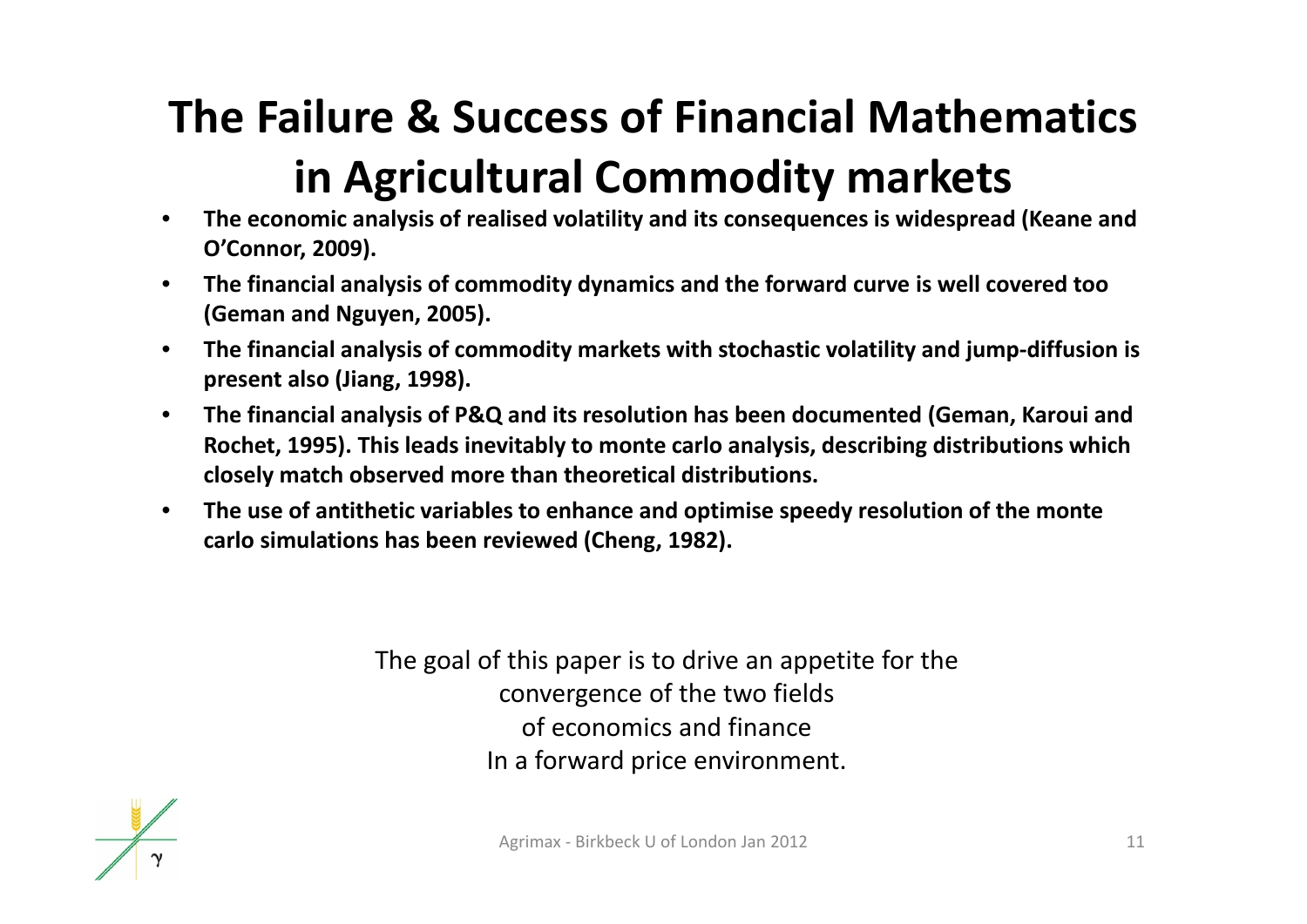# **What are the assumptions behind the Black‐Scholes model?**

- • 1) Constant volatility. The most significant assumption is that volatility, <sup>a</sup> measure of how much <sup>a</sup> stock can be expected to move in the near‐term, is <sup>a</sup> constant over time. While volatility can be relatively constant in very short term, it is never constant in longer term. Some advanced option valuation models substitute Black‐Schole's constant volatility with stochastic‐process generated estimates.
- • 2) Efficient markets. This assumption of the Black‐Scholes model suggests that people cannot *consistently* predict the direction of the market or an individual stock. The Black‐Scholes model assumes stocks move in <sup>a</sup> manner referred to as <sup>a</sup> random walk. Random walk means that at any given moment in time, the price of the underlying stock can go up or down with the same probability. The price of <sup>a</sup> stock in time t+1 is independent from the price in time t.
- • 3) No dividends. Another assumption is that the underlying stock does not pay dividends during the option's life. In the real world, most companies pay dividends to their share holders. The basic Black‐Scholes model was later adjusted for dividends, so there is <sup>a</sup> workaround for this. This assumption relates to the basic Black‐Scholes formula. A common way of adjusting the Black‐Scholes model for dividends is to subtract the discounted value of <sup>a</sup> future dividend from the stock price.
- • 4) Interest rates constant and known. The same like with the volatility, interest rates are also assumed to be constant in the Black‐ Scholes model. The Black‐Scholes model uses the *risk‐free* rate to represent this constant and known rate. In the real world, there is no such thing as <sup>a</sup> risk‐free rate, but it is possible to use the U.S. Government Treasury Bills 30‐day rate since the U. S. government is deemed to be credible enough. However, these treasury rates can change in times of increased volatility.
- •5) Lognormally distributed returns. The Black-Scholes model assumes that returns on the underlying stock are normally distributed. This assumption is reasonable in the real world.
- • 6) European‐style options. The Black‐Scholes model assumes European‐style options which can only be exercised on the expiration date. American‐style options can be exercised at any time during the life of the option, making american options more valuable due to their greater flexibility.
- • 7) No commissions and transaction costs. The Black‐Scholes model assumes that there are no fees for buying and selling options and stocks and no barriers to trading.
- •8) Liquidity. The Black-Scholes model assumes that markets are perfectly liquid and it is possible to purchase or sell any amount of stock or options or their fractions at any given time.

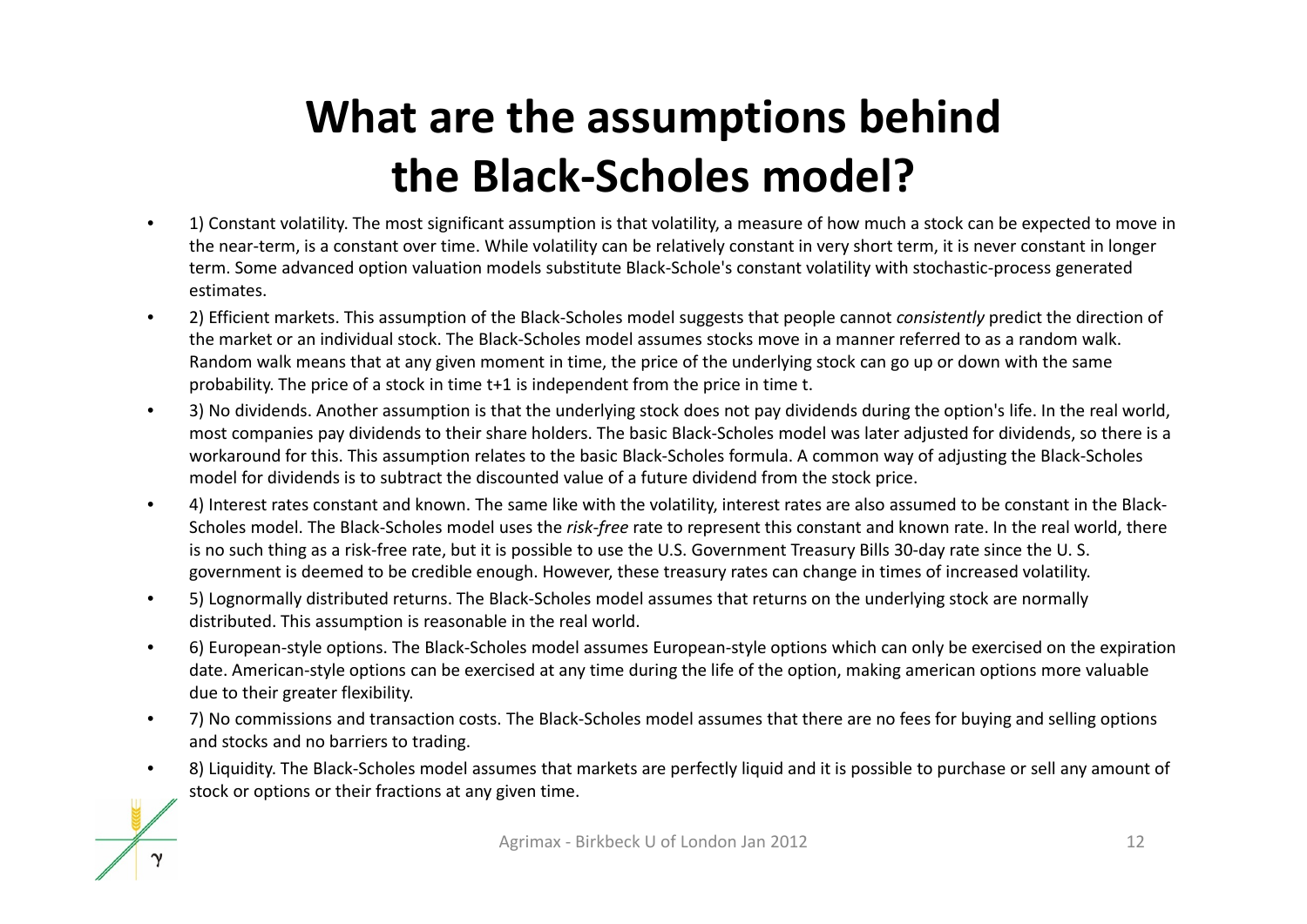## **AgFRM: Volatility descriptors in "T+1"**

- **Duration**
- **Term Structure**
- **Strike**
- **Underlying**
- **Liquidity**
- $\bullet$ **In any case all Futures market volatility is calculated using the Black, 1976 model.**
- $\bullet$  **Most customer transactions involve forward transactions of indexed transactions – indexed to non‐Futures markets.**
- $\bullet$  **Risk management involves using <sup>a</sup> Black, 1976 left hand side portfolio of greeks to offset the right hand side of the "portfolio balance sheet", OTC customer transactions.**
- • **Most AgFRM portfolios will have short dated hedges on the left hand side when compared to the right hand side so duration and convexity are immediate and real – this is bond math.**
- $\bullet$  **The Black, 1976 and Black Scholes, 1973 models are seriously flawed but nonetheless acceptable and standard benchmarks for the indexation and securitisation and commoditisation of volatility.**

Value lies between where it can be bought or sold Value tomorrow will likely be different

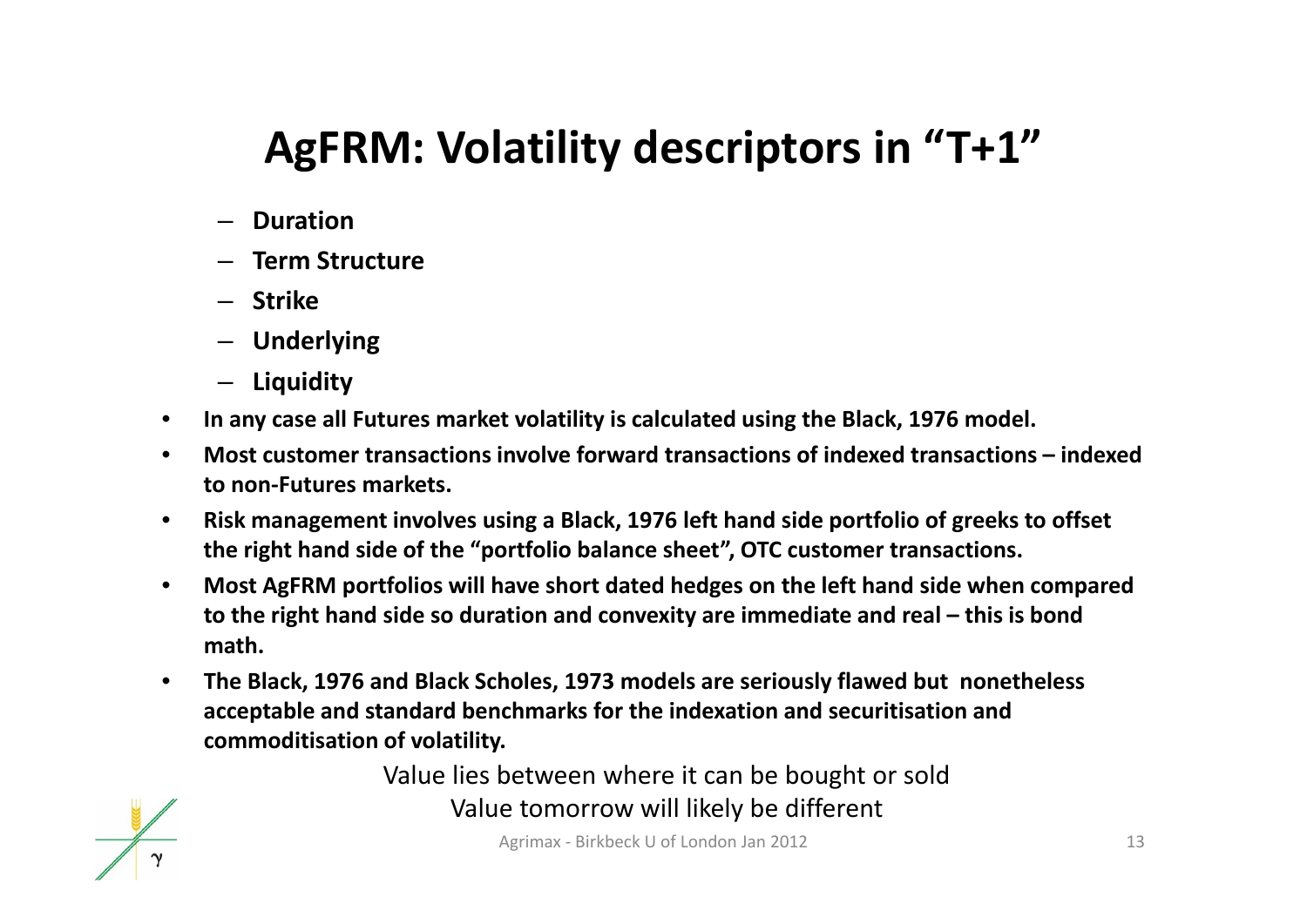### **The first volatility descriptor: Duration**

- $\bullet$  **By duration we are referring typically to the supply side – Annual crops have the shortest financial duration as the planting decisions are made each year or twice <sup>a</sup> year (spring and winter crops) and an additional twice <sup>a</sup> year – northern and southern hemisphere. Duration lengthens as we move towards more continuous streams of production; dairy farming (milk), meat (cow, calf, yearling) and tree crops. The true continuous stream production commodities are petroleum, natural gas and metals.**
- $\bullet$  **Note: sugar can be of widely different durations depending on type (beet or cane) of crop, type (raw or white) of commodity.**
- $\bullet$  **Further note: volatility is not expected to be the same at different points on the marginal supply curve.**
- $\bullet$  **Agricultural commodities are not particularly volatile when compared to markets like electricity where demand is highly elastic .**
- $\bullet$  **Surging commodity prices and consequently high volatility are always <sup>a</sup> result of <sup>a</sup> mismatch of supply and demand (Balcombe, 2010).**

The higher the duration of the commodity supply side the slower the response to market prices and the higher is the expected volatility

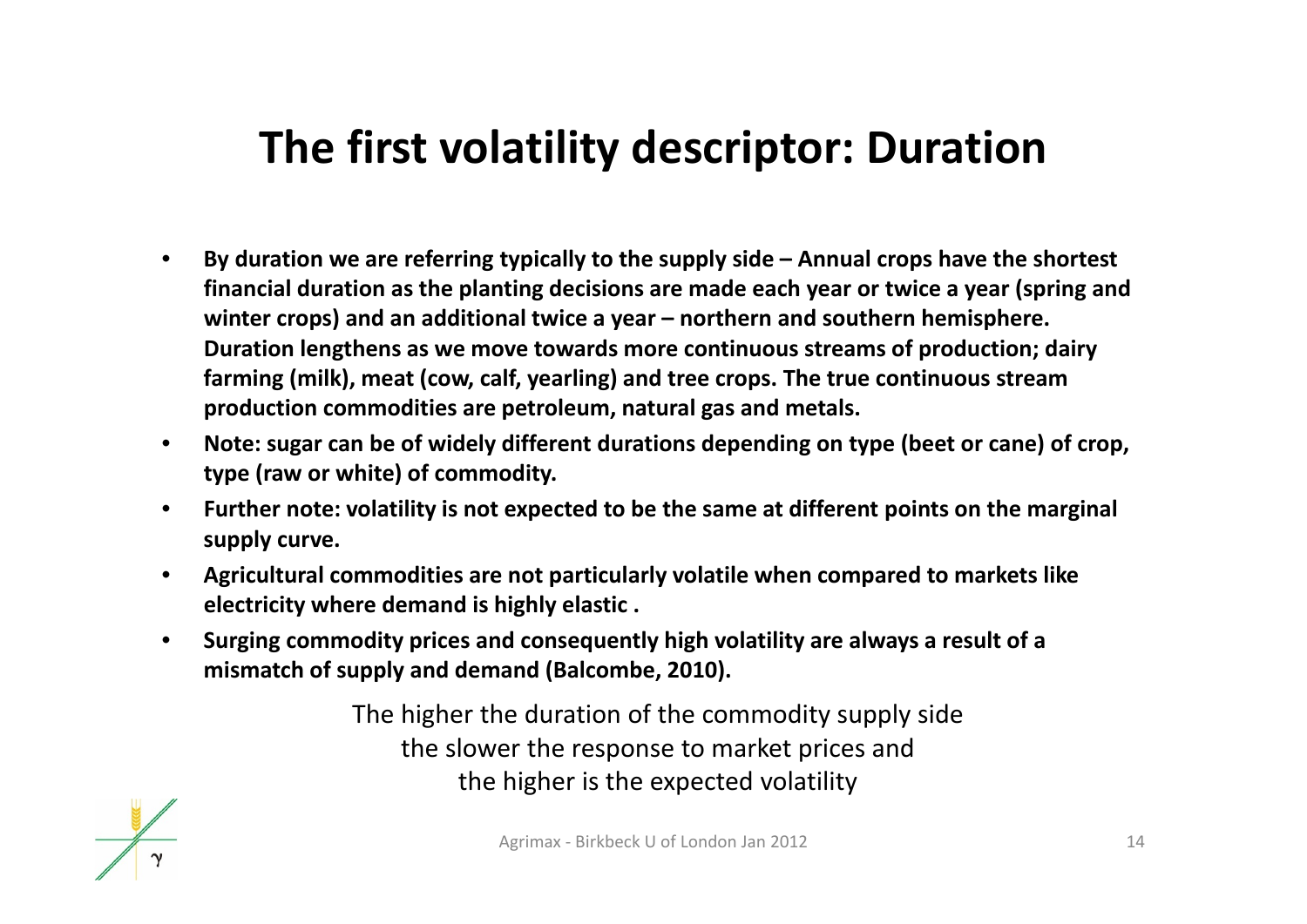#### **The second volatility descriptor: Term Structure**

- $\bullet$ **In the long run fundamentals always assert themselves and we revert to <sup>a</sup> mean.**
- $\bullet$ **The mean is dynamic and subject to structural shift.**
- $\bullet$  **The forward curve of any commodity, including volatility, can be contango, flat or backwardated.**
- • **The term structure of volatility will typically (at the money) follow that of the underlying commodity.**

The term structure of forward volatility like any commodity Can be contango, flat or backwardated

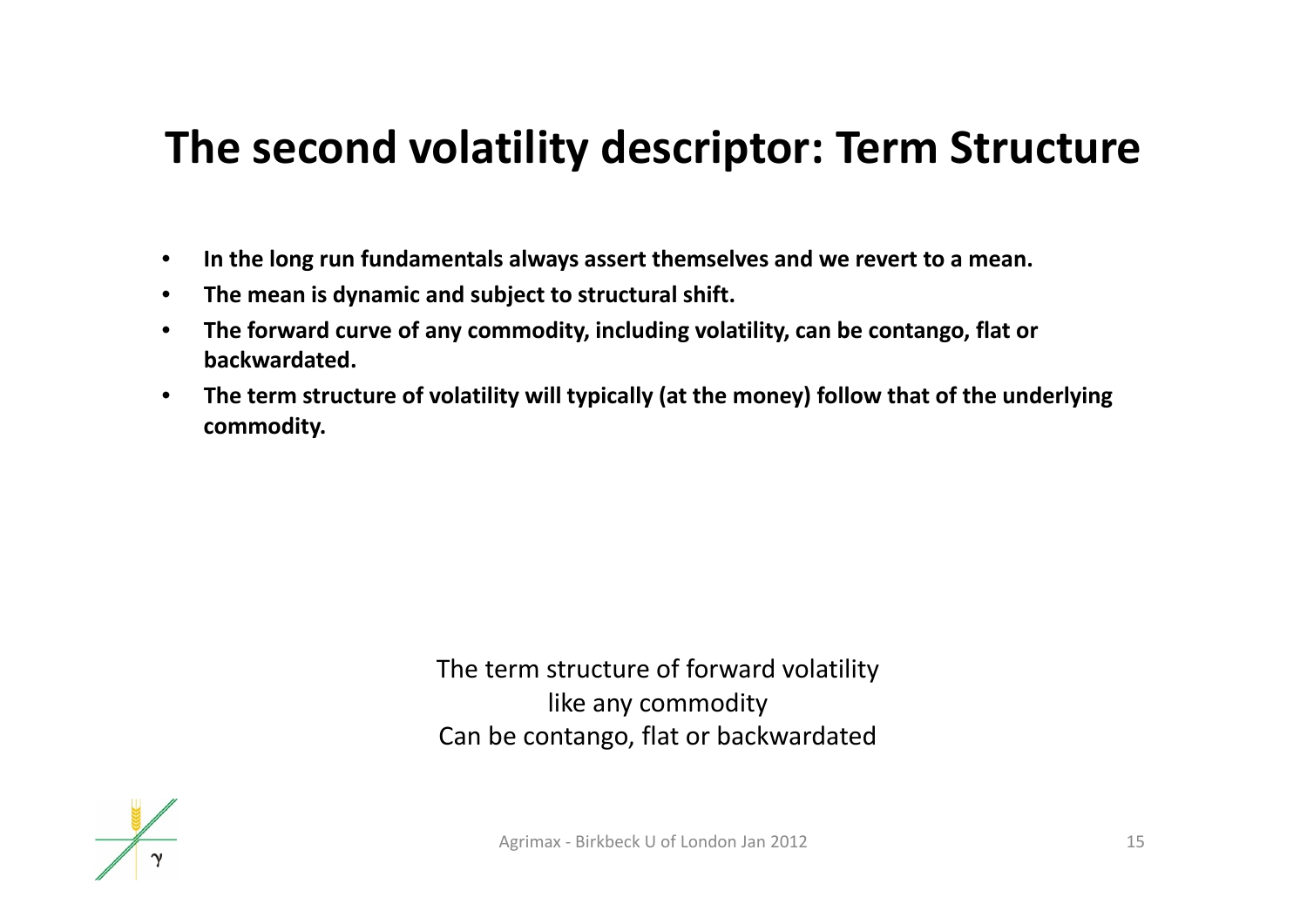### **The third volatility descriptor: Strike**

 $\bullet$  **Volatility is strike dependent. Economically or Financially this may seem difficult to appreciate but it is the markets attempt to price and manage the dynamics of <sup>a</sup> forward market not the current spot reality of cash prices.**

#### Skewness and Kurtosis are <sup>a</sup> reality

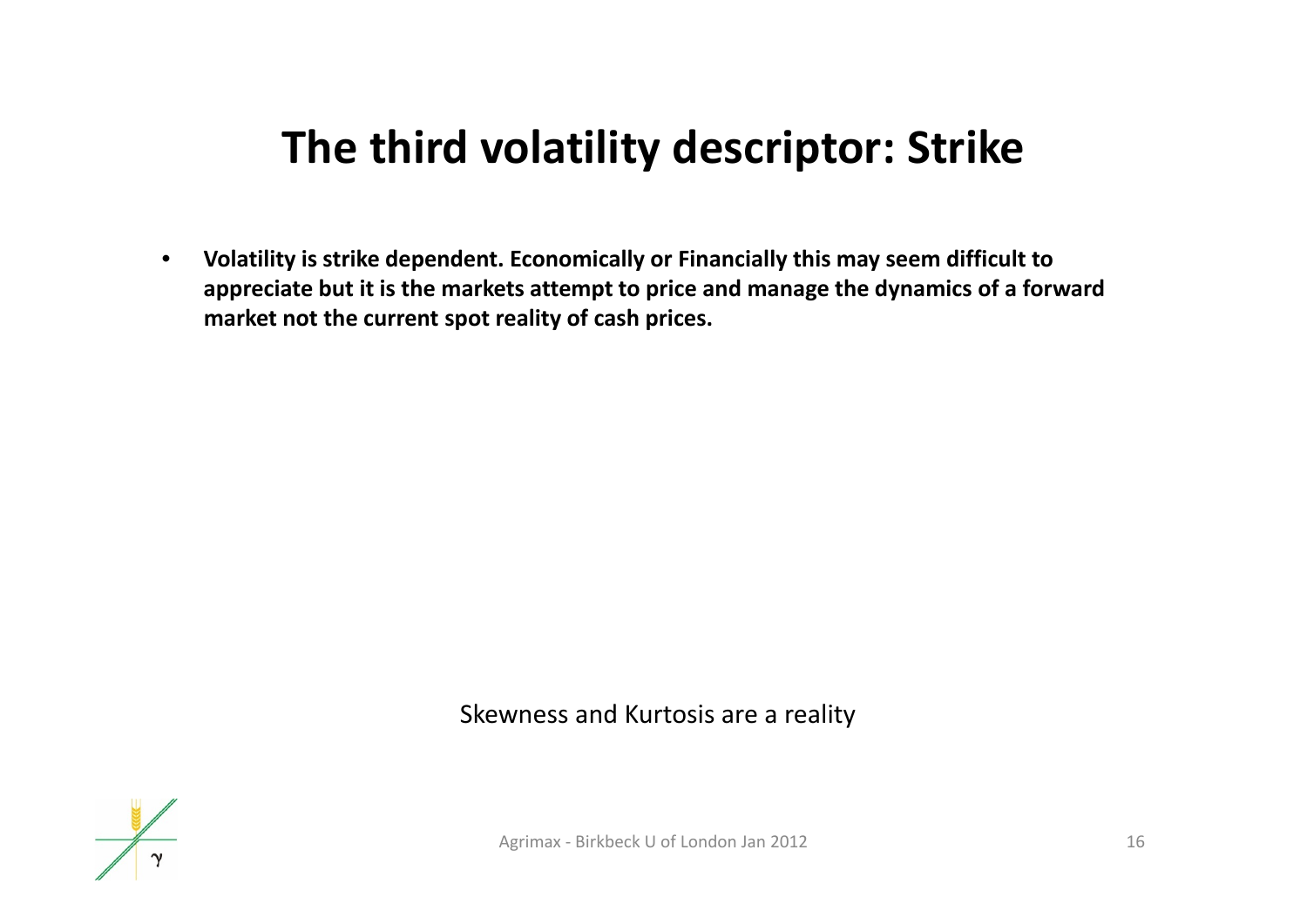## **The fourth volatility descriptor: Underlying**

 $\bullet$  **When the underlying tends to gap and/or exhibit regime switching, implied volatility will reflect this.**

> Fat tails are <sup>a</sup> reality in real distributions of price levels and price changes

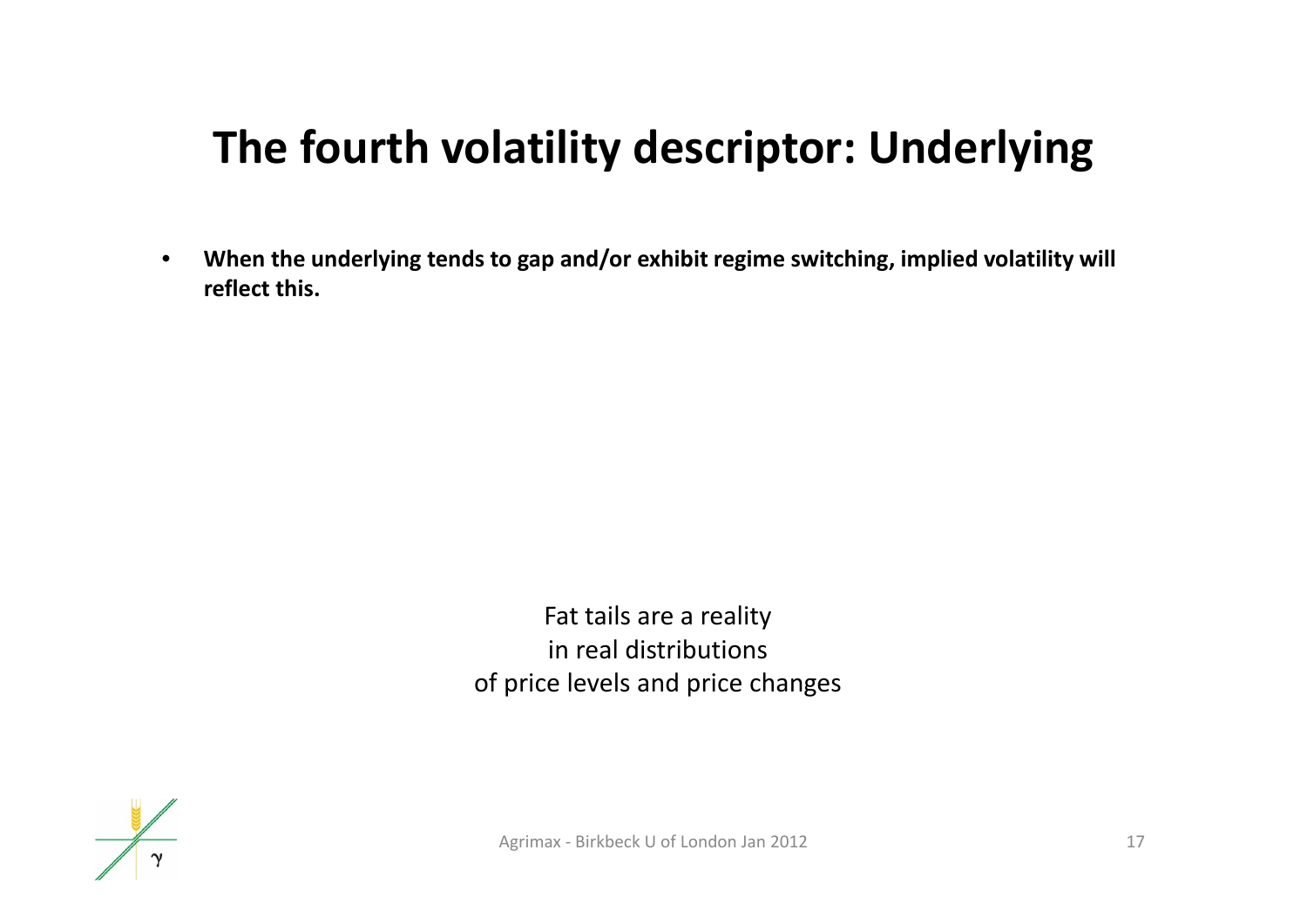## **The fifth volatility descriptor: Liquidity**

- $\bullet$  **The transactable price of volatility is, in any case, not necessarily reflective of any kind of equilibrium value.**
- $\bullet$  **Forward markets do not attempt to predict the future, but merely capture the price of forward risk supply/demand today.**

When the best is gone only the best remains

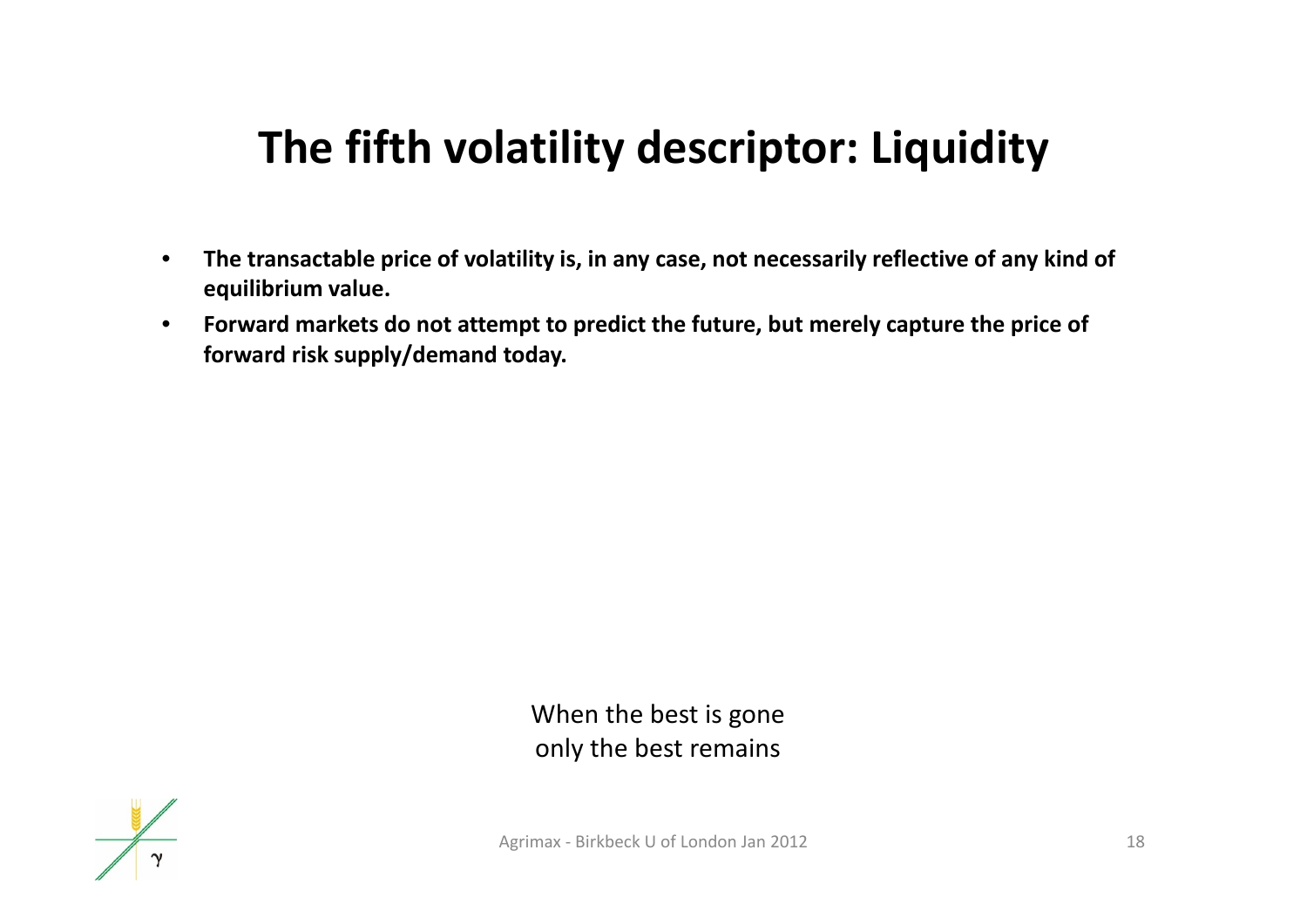#### **Which Volatility?: Survivor bias**

- $\bullet$  **Historic implied volatility analysis is ex post and inclusive of many events which are not in the forward volatility price.**
- • **This allows survivor bias creep – assessing life insurance premiums from the autopsy dataset.**

As a practitioner the only worthwhile analysis is of the historic forward implied volatility i.e. something we could have done something about.

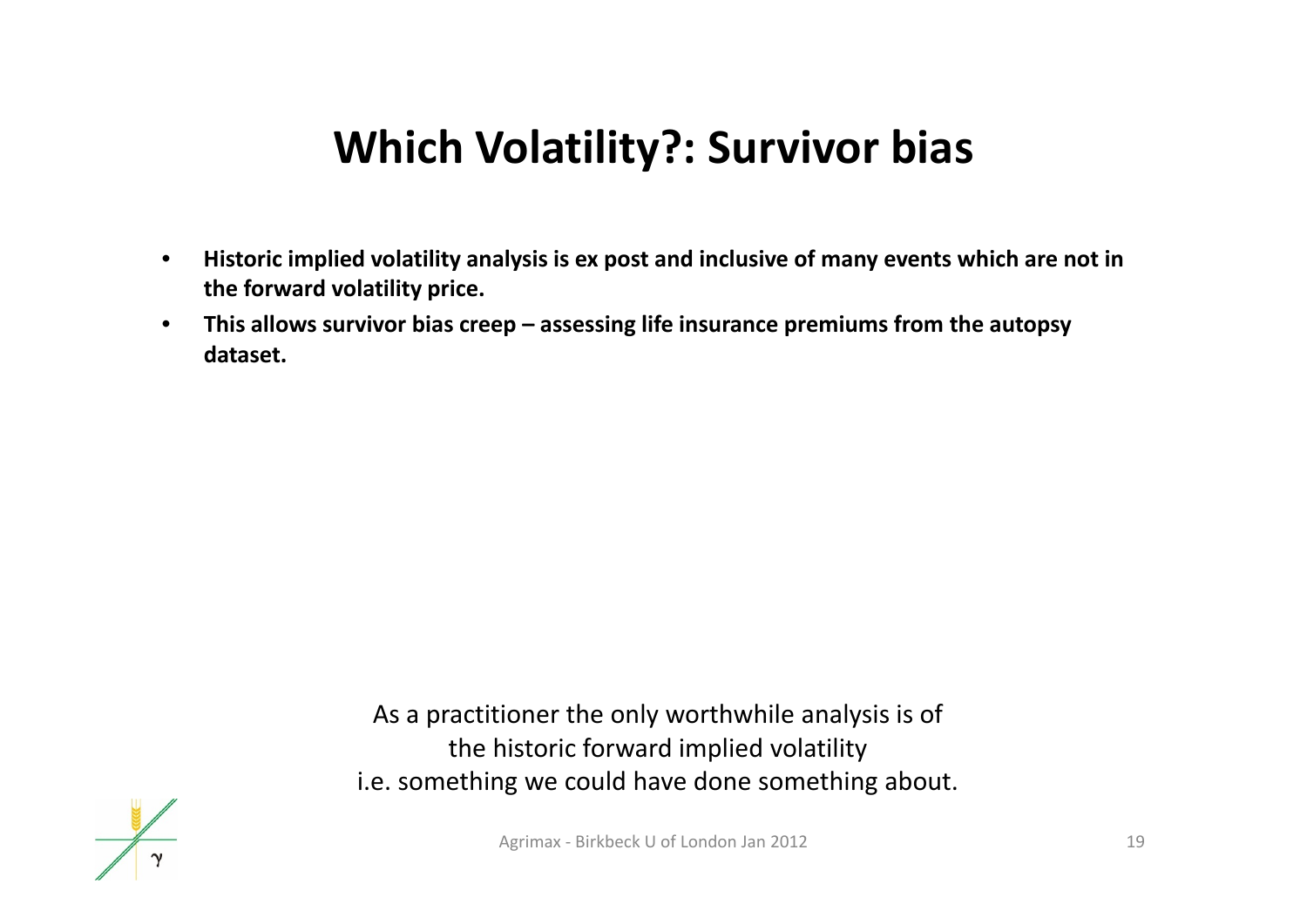# **Volume has <sup>a</sup> price: the Income Conundrum (Completing the Triangle)**

- • **The transactable price of volatility in <sup>a</sup> futures based options market is in any case, not necessarily reflective of any kind of expected value, but rather the ebb and flow fair value of where one can manage <sup>a</sup> dynamic flow of transactions.**
- $\bullet$  **The transactable price of volatility in an OTC based options market is in any case, not necessarily reflective of any kind of expected value, but rather the ebb and flow fair value of where one can manage <sup>a</sup> dynamic flow of transactions.**

Income is Price times Quantity Many transactions are conducted on volume alone For volume can be PV'd To <sup>a</sup> cashflowIt has a price because it can be securitised and indexed for ANY commodity

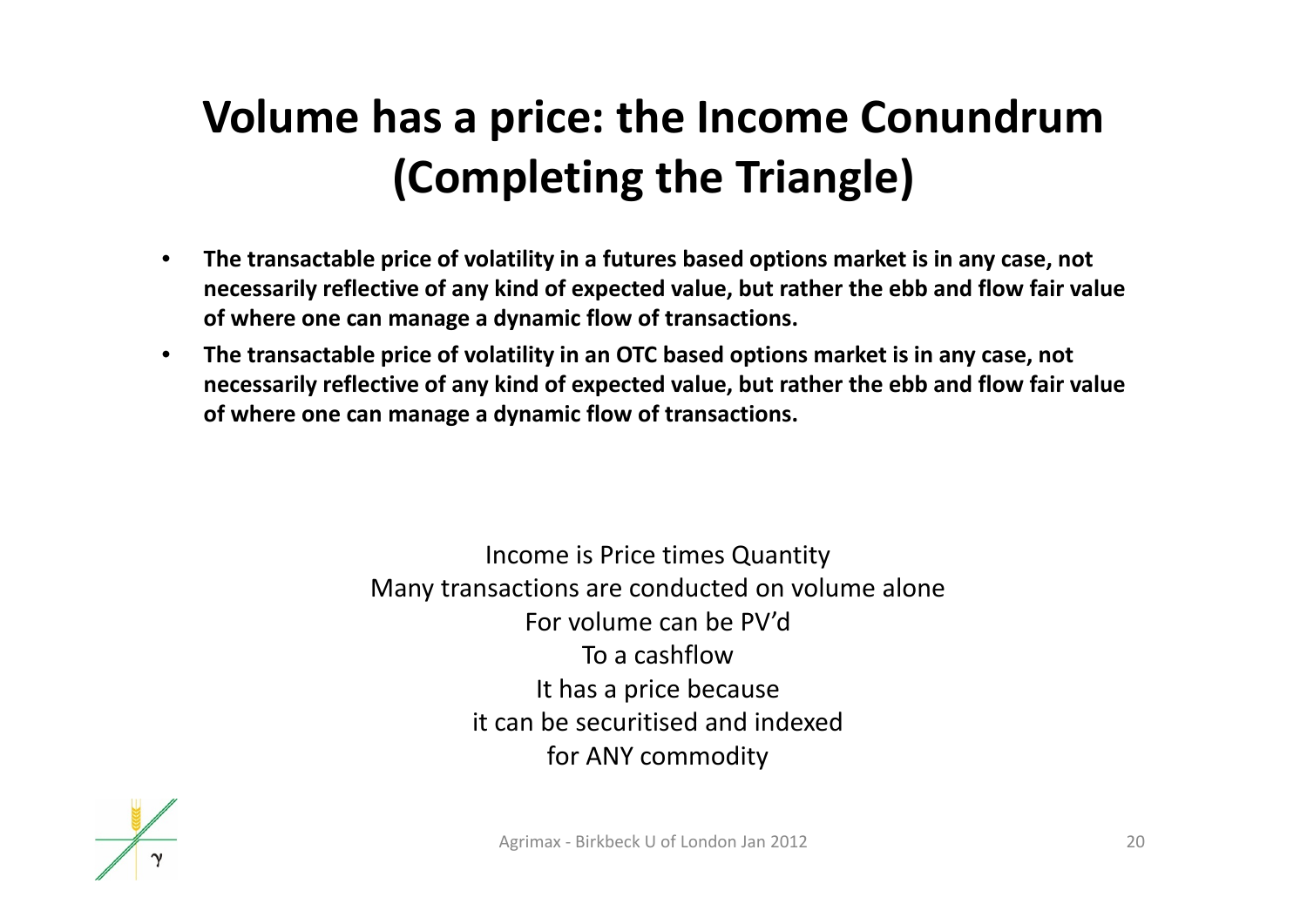### **Volumetric Production Payment ‐ VPP**

- • A type of structured investment that involves the owner of <sup>a</sup> commodity production stream selling <sup>a</sup> specific volume production in that farm, energy field or property.
- • The investor receives <sup>a</sup> stated monthly quota – often in raw output, which is then marketed by the VPP buyer – or <sup>a</sup> specified percentage of the monthly production achieved at the given property.

A VPP deal is typically set to expire after <sup>a</sup> certain length of time or after <sup>a</sup> specified aggregate total volume of the commodity has been delivered. A VPP interest is considered <sup>a</sup> non‐operating asset, akin to <sup>a</sup> royalty‐ payment system. If the producer can't meet the supply quota for <sup>a</sup> given month (or whatever schedule is used), the unmet portion will be made up for in the next cycle, and so on until the buyer is made financially whole.

Buyers could include investment banks, hedge funds, energy companies and insurance companies.

• The buyer does not have to contribute any time or capital to the actual production of the end product. However, many investors in these types of interests will hedge their expected receivables (the volumes laid out in the contract) via the derivatives market to protect against commodity risk or otherwise lock in the expected profits.

A VPP deal allows the seller to retain full ownership of the property while monetizing some of their capital investment. This ability to "cash out" some of the value of an oil field, for example, allows the seller to invest in capital upgrades, pay down debt or repurchase shares.



The VPP investor will typically perform strong due diligence both initially and on an on‐going basis, having inspections done of the site while constantly analysing production reports to ensure that the contract's terms arebeing metr. Agrimax - Birkbeck U of London Jan 2012 21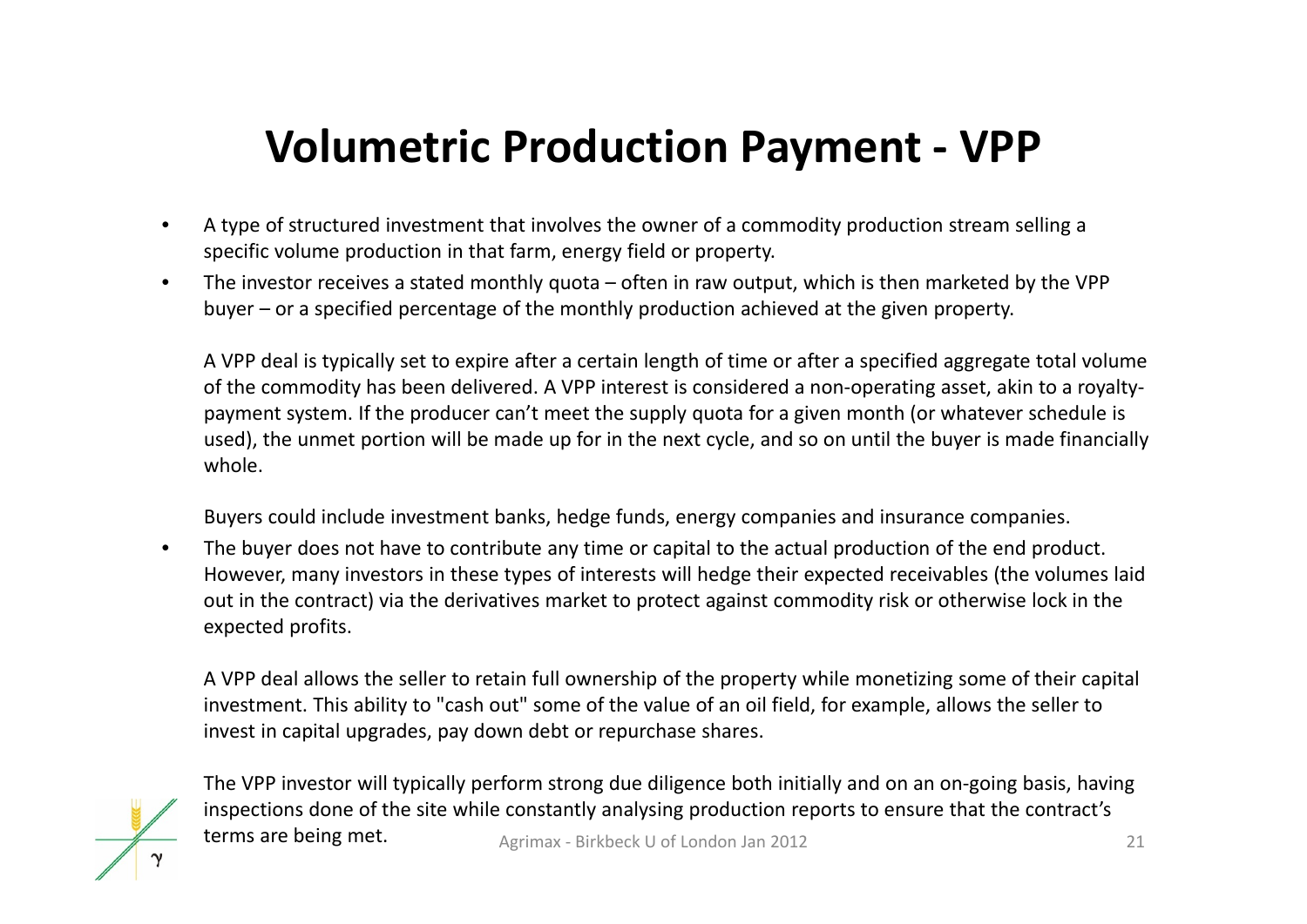#### **Using <sup>a</sup> VPP to manage Volatility**

- • **A consumer wishes to buy <sup>a</sup> forward fixed price and quantity of SMP. It is effectively linked to petroleum prices, the consumers main source of income. The budget is for 2012, and ideally 12 equal monthly payments will be made, preferably with 180 days credit. In addition <sup>a</sup> rebate is required should prices fall dramatically. In addition <sup>a</sup> working capital issue requires some comfort should interest rates change. Payment will be made against ex‐ warehouse delivery in the consuming country**
- **A producer of milk wishes to sell grass curve based price and volume for 2012. They are not linked to petroleum prices, do not forward sell in ratable prices, do not extend credit, do not manage interest rates for consumers, do not carry stocks in the consuming country nor have the securitisation capability to manage ex‐warehouse delivery there. They certainly do not wish to rebate the consumer if SMP prices fall.**
- $\bullet$  **Enter the AgFRM expeditor – the transaction gets done. A VPP is concluded with the Producer, un‐priced. A forward ratable sale is made to the Consumer linked to oil prices with <sup>a</sup> knock‐in rebate each month and interest rate protection. A bank intermediates the country risk and 180 day payment ex‐warehouse.**

.. Where the objectives are to successfully progress beyond first level processing and commodity exporting to knowledge based internationally competitive food businesses, some form of new co‐operative model is indicated (Harte, 2010).

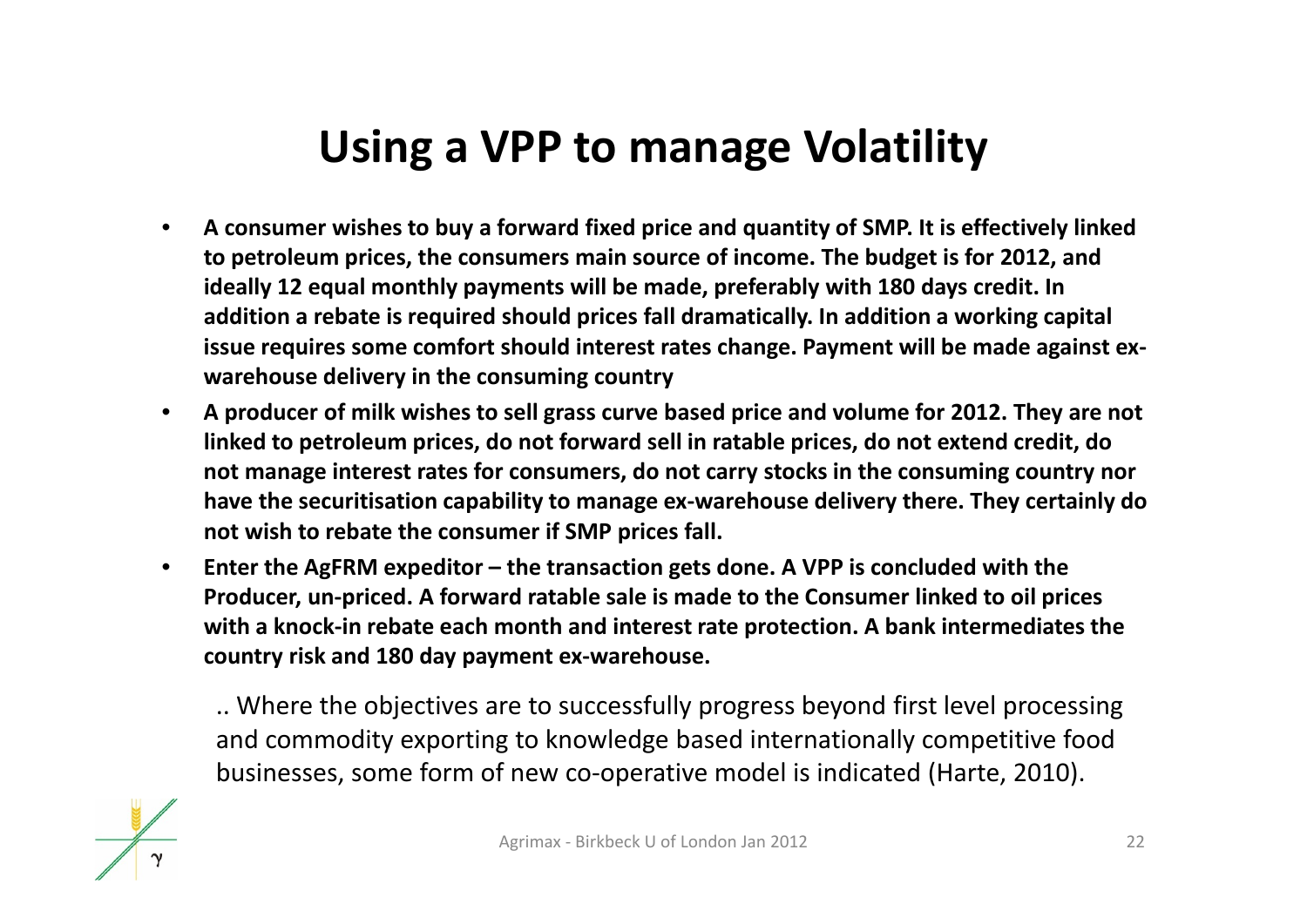#### **Recommendations**

- • **The role of academic and research organisations is to be the gatherer and keeper of market based forward curves and the analysis thereof. This means building bridges to the commercial world.**
- $\bullet$  **The role of regulatory and supervisory organisations is to fund academic research and staff themselves with experienced market practitioners. Furthermore they must exert pressure for curves to be made available from the market participants they supervise and drive an education programme through platforms like Summit Finuas in Ireland to foster Academic & Industry links.**

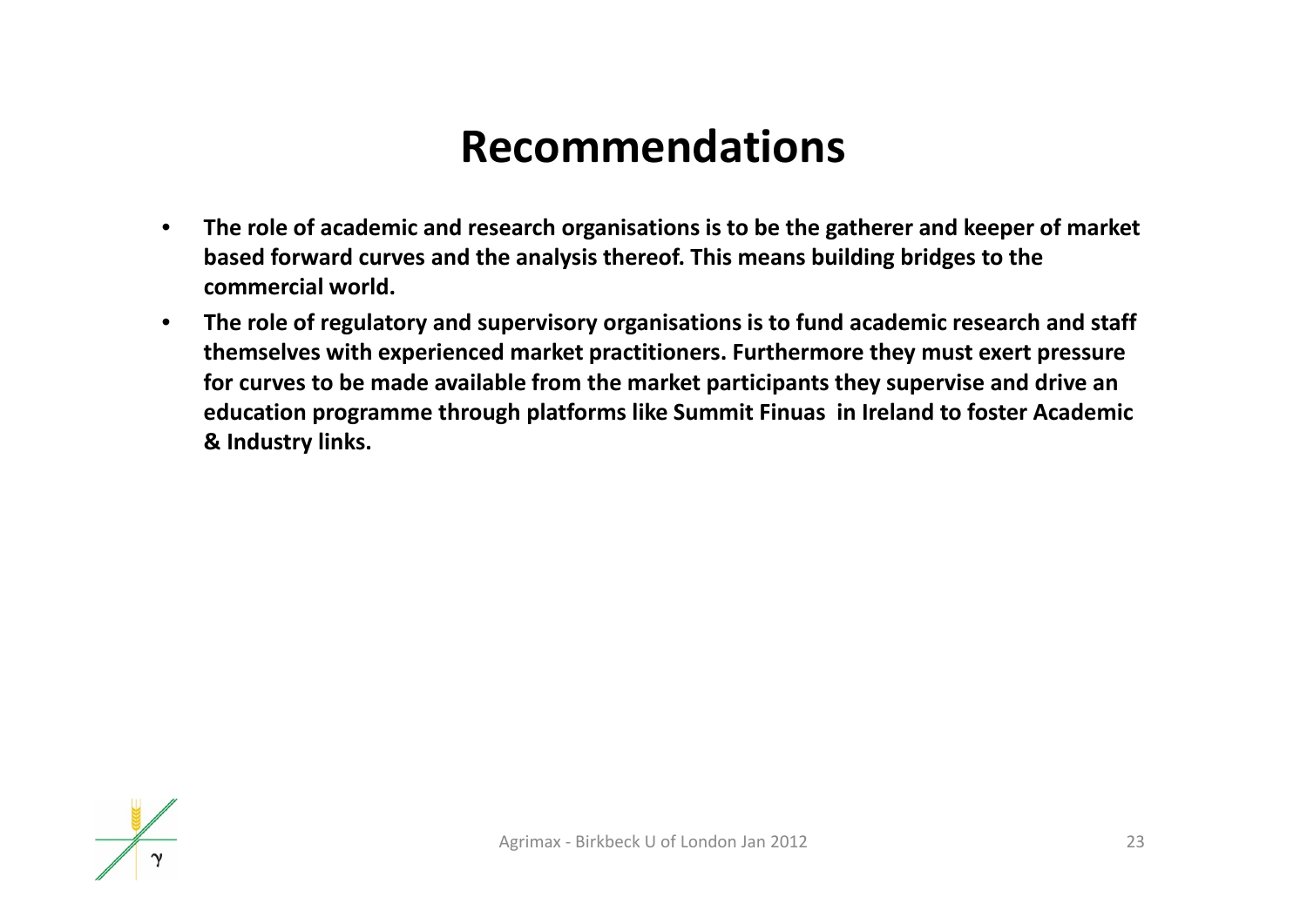#### **References … i**

- •**Harte, Laurence 2010. Innovative co‐operative models and strategic choice. AESI.**
- • **Cheng, RCH 1982. The use of Antithetic Variables in Computer Simulations. J. Opl. Res. Soc. Vol 33. pp 229‐237**
- • **Velazquez, Beatriz 2011. Dealing with Volatility in Agriculture: Policy Issues. Ch12 pp 207‐ 216 Methods to Analyse Agricultural Commodity Volatility Publisher: Springer; 2011 edition (9 Jun 2011) ISBN‐10: 1441976337 ISBN‐13: 978‐1441976338**
- $\bullet$  **Piot‐Lepetit, Isabelle and M'Barek, Robert 2011. Methods to Analyse Agricultural Commodity Price Volatility. Ch1 pp 207‐216 Methods to Analyse Agricultural Commodity Volatility Publisher: Springer; 2011 edition (9 Jun 2011) ISBN‐10: 1441976337 ISBN‐13: 978‐ 1441976338**
- $\bullet$  **Schnepf, Randy 2006. Price Determination in Agricultural Commodity Markets: A Primer. CRS Report for Congress. RL33204**
- $\bullet$  **Schnepf, Randy 2008. High Agricultural Commodity Prices: What are the Issues?. CRS Report for Congress. RL34474**
- $\bullet$  **Balcombe, Kevin 2010. The Nature and Determinants of Volatility in Agricultural Prices: An empirical study from 1962‐2008 FAO Commodity Market Review ISSN 1020‐492X**
- • **Jiang, George J. 1998. Stochastic Volatility and Jump‐Diffusion – implications on Option Pricing. Faculty of Business and Economics, University of Groningen PO Box 800, 9700 AV Groningen, The Netherlands.**